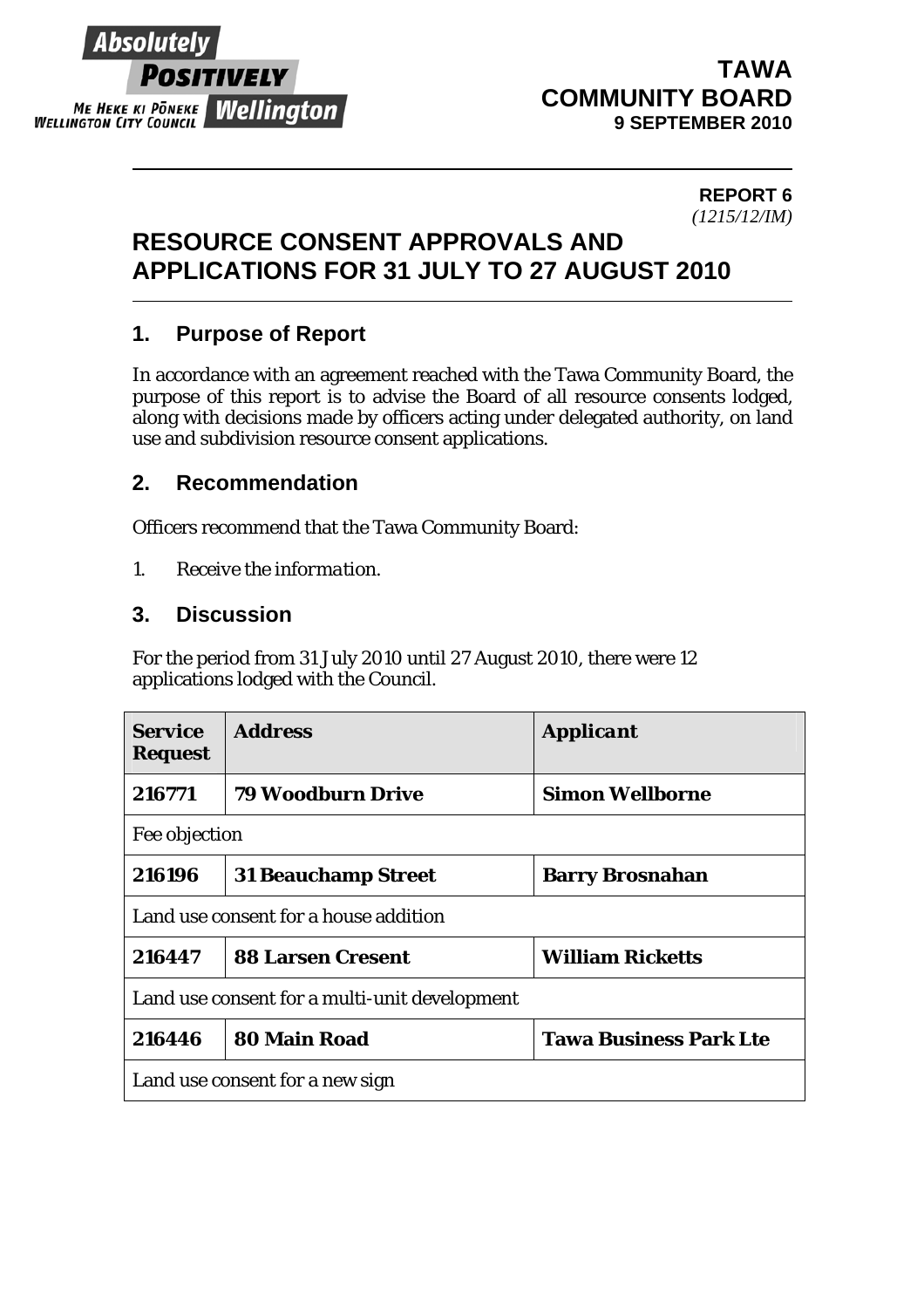| 216177                                                                       | <b>159 Bing Lucas Drive</b> | <b>Craig Crawford</b>                      |  |  |
|------------------------------------------------------------------------------|-----------------------------|--------------------------------------------|--|--|
| Land use consent for a new residential dwelling, utility building and stable |                             |                                            |  |  |
| 216856                                                                       | <b>30 Mervyn Kemp Drive</b> | <b>Keith Rickard</b>                       |  |  |
| Land use consent for earthworks                                              |                             |                                            |  |  |
| 217027                                                                       | 128 Main Road               | <b>Mexted Motors Ltd</b>                   |  |  |
| Land use consent for a new showroom                                          |                             |                                            |  |  |
| 217186                                                                       | <b>64 Peterhouse Street</b> | W & J Vrede                                |  |  |
| A consent for a 3 lot fee simple subdivision and new dwelling                |                             |                                            |  |  |
| 216699                                                                       | <b>40 Bing Lucas Drive</b>  | <b>David Suisted</b>                       |  |  |
| Land use consent to erect two turbines                                       |                             |                                            |  |  |
| 216770                                                                       | <b>163 Bing Lucas Drive</b> | <b>Simon Wellborne</b>                     |  |  |
| Fee objection                                                                |                             |                                            |  |  |
| 216055                                                                       | <b>159 Bing Lucas Drive</b> | <b>Milner Family Trust</b>                 |  |  |
| <b>Consent for change of conditions</b>                                      |                             |                                            |  |  |
| 216264                                                                       | <b>25 Hinau Street</b>      | <b>Tawa Montessori</b><br><b>Preschool</b> |  |  |
| Change of conditions relating to operating hours                             |                             |                                            |  |  |

For the period from 31 July 2010 until 27 August 2010, there were 5 applications approved under delegated authority.

| <b>Service</b><br><b>Request</b>                                         | <b>Address</b>             | <b>Applicant</b>          |  |  |
|--------------------------------------------------------------------------|----------------------------|---------------------------|--|--|
| 213626                                                                   | <b>30 Cashew Street</b>    | <b>Kordia Ltd</b>         |  |  |
| Certificate of compliance                                                |                            |                           |  |  |
| 212903                                                                   | <b>11 Wilmshurst Place</b> | <b>Peter Charlesworth</b> |  |  |
| Subdivision and land use consent for boundary adjustment, earthworks and |                            |                           |  |  |